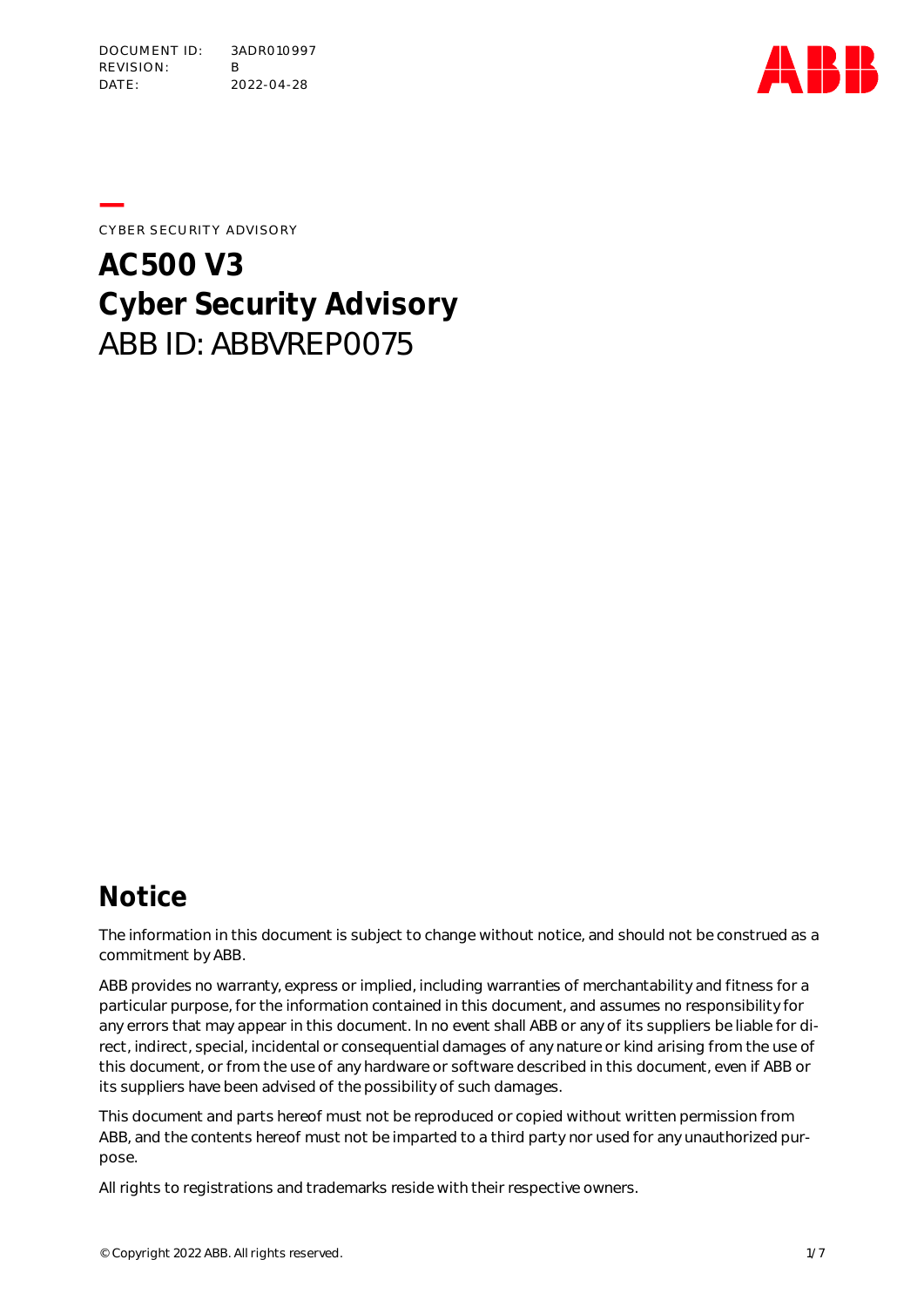DOCUMENT ID: 3ADR010997 CYBER SECURITY ADVISORY REVISION: B DATE: 2022-04-28

### **Purpose**

ABB has a rigorous internal cyber security continuous improvement process which involves regular testing with industry leading tools and periodic assessments to identify potential product issues. Occasionally an issue is determined to be a design or coding flaw with implications that may impact product cyber security.

When a potential product vulnerability is identified or reported, ABB immediately initiates our vulnerability handling process. This entails validating if the issue is in fact a product issue, identifying root causes, determining what related products may be impacted, developing a remediation, and notifying end users and governmental organizations.

The resulting Cyber Security Advisory intends to notify customers of the vulnerability and provide details on which products are impacted, how to mitigate the vulnerability or explain workarounds that minimize the potential risk as much as possible. The release of a Cyber Security Advisory should not be misconstrued as an affirmation or indication of an active threat or ongoing campaign targeting the products mentioned here. If ABB is aware of any specific threats, it will be clearly mentioned in the communication.

The publication of this Cyber Security Advisory is an example of ABB's commitment to the user community in support of this critical topic. Responsible disclosure is an important element in the chain of trust we work to maintain with our many customers. The release of an Advisory provides timely information which is essential to help ensure our customers are fully informed.

# **Affected products**

All AC500 V3 products with firmware version smaller than 3.6.0 are affected by this vulnerability.

# **Vulnerability IDs**

- CVE-2022-22513
- CVE-2022-22514
- CVE-2022-22515
- CVE-2022-22517
- CVE-2022-22518
- CVE-2022-22519

### **Summary**

ABB is aware of public reports of a vulnerability in the product versions listed above.

An attacker who successfully exploited this vulnerability could cause the product to stop or make the product inaccessible.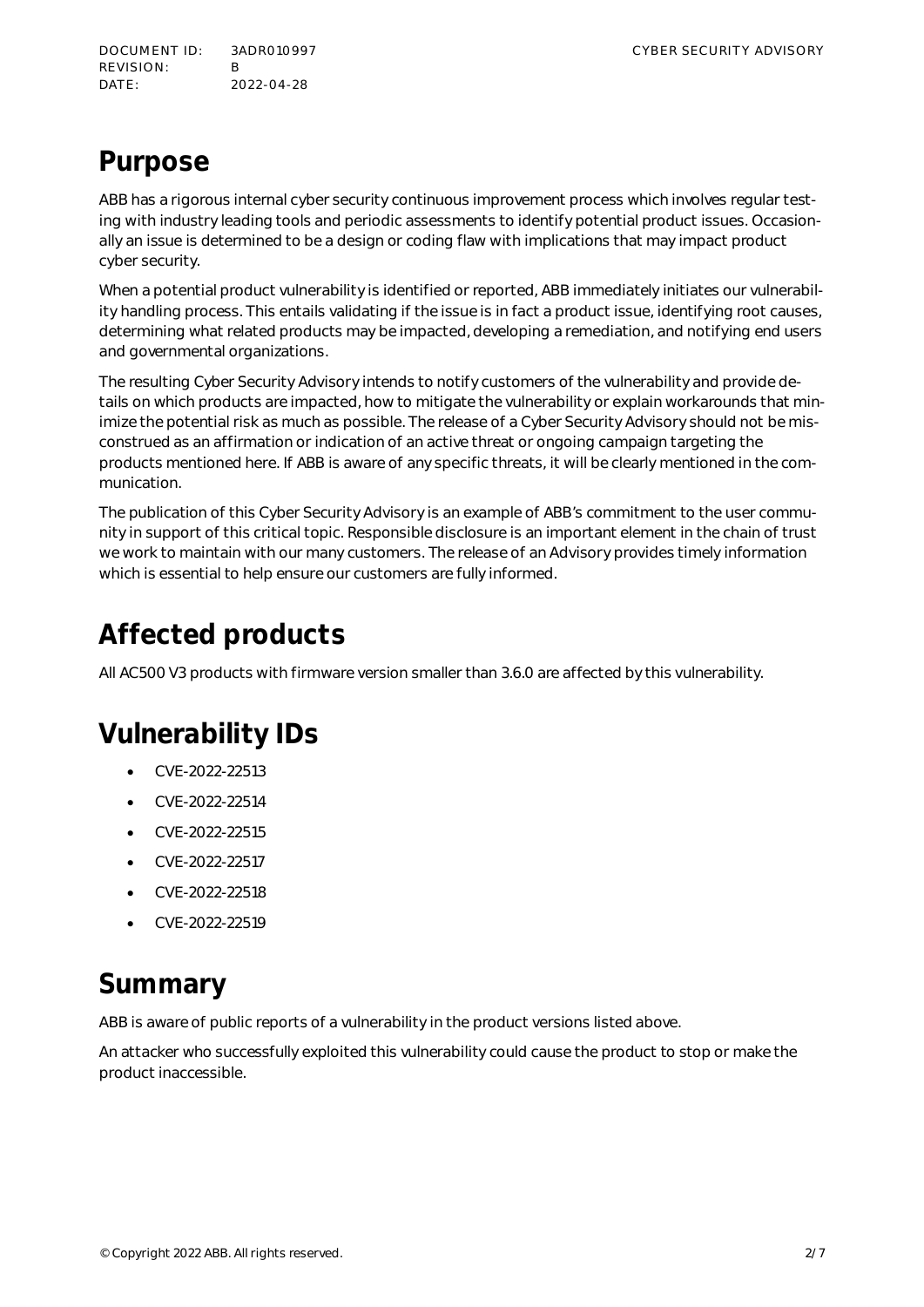# **Recommended immediate actions**

All affected products shall be used only as described in the manual in the chapter "Cyber security in AC500 V3 products" especially regarding defense in depth and secure operation. The manual is available from our website for download [\(Manual for PLC automation with AC500 V3 and Automation Builder](https://search.abb.com/library/Download.aspx?DocumentID=3ADR010583&LanguageCode=en&DocumentPartId=&Action=Launch) [2.5.0\)](https://search.abb.com/library/Download.aspx?DocumentID=3ADR010583&LanguageCode=en&DocumentPartId=&Action=Launch).

All vulnerabilities have been published by the CODESYS Group, as they are already fixed with the current Codesys release (version 3.5.18.0). This fix will be available for AC500 V3 with the release of Automation Builder 2.6.0 (including firmware version 3.6.0), currently scheduled for end of 2022.

# **Vulnerability severity and details**

[Th](https://www.first.org/cvss/calculator/3.1)e severity assessment has been performed by using the FIRST Common Vulnerability Scoring System  $(CVSS)$  v3.[1](#page-2-0)<sup>1</sup>.

### **CVE-2022-22513, CVE-2022-22514: AC500 V3 CODESYS communication servers**

AC500 V3 PLCs contain communication servers for the CODESYS protocol to enable communication with clients like Automation Builder. These servers have the following vulnerabilities:

CVE-2022-22513: CWE-476: NULL Pointer Dereference

After successful authentication, crafted communication requests can cause a null pointer dereference in the CmpSettings component and lead to a crash of the affected products.

CVE-2022-22514: CWE-822: Untrusted Pointer Dereference

After successful authentication, crafted communication requests can force a read or write access to a dereferenced pointer contained in the request. The request is handled in the Cmp-TraceMgr component of the affected products. The accesses can subsequently lead to local overwriting of memory, whereby the attacker can neither gain the values read internally nor control the values to be written. If invalid memory is accessed, this results in a crash.

The crafted requests are only processed by the affected products, if the online user management is deactivated/not active or if the attacker has previously successfully authenticated himself at the device.

| CVSS v3.1 Base Score: | 7.1 (High)                          |
|-----------------------|-------------------------------------|
| CVSS v3.1 Vector:     | AV:N/AC:L/PR:L/UI:N/S:U/C:N/I:L/A:H |

#### **CVE-2022-22515: AC500 V3 configuration file access**

The control program could utilize this vulnerability to read and modify the configuration file(s) of the affected products via CAA File, SysFile, SysFileAsync, or other IEC code libraries for file access.

Programming the controller is only possible, if the online user management is deactivated/not active or if the attacker has previously successfully authenticated himself at the controller.

| CVSS v3.1 Base Score: | 7.1 (High)                          |
|-----------------------|-------------------------------------|
| CVSS v3.1 Vector:     | AV:N/AC:L/PR:L/UI:N/S:U/C:L/I:H/A:N |

<span id="page-2-0"></span> $^{\rm 1}$  The CVSS Environmental Score, which can affect the vulnerability severity, is not provided in this advisory since it reflects the potential impact of a vulnerability within the end-user organizations' computing environment; end-user organizations are therefore recommended to analyze their situation and specify the Environmental Score.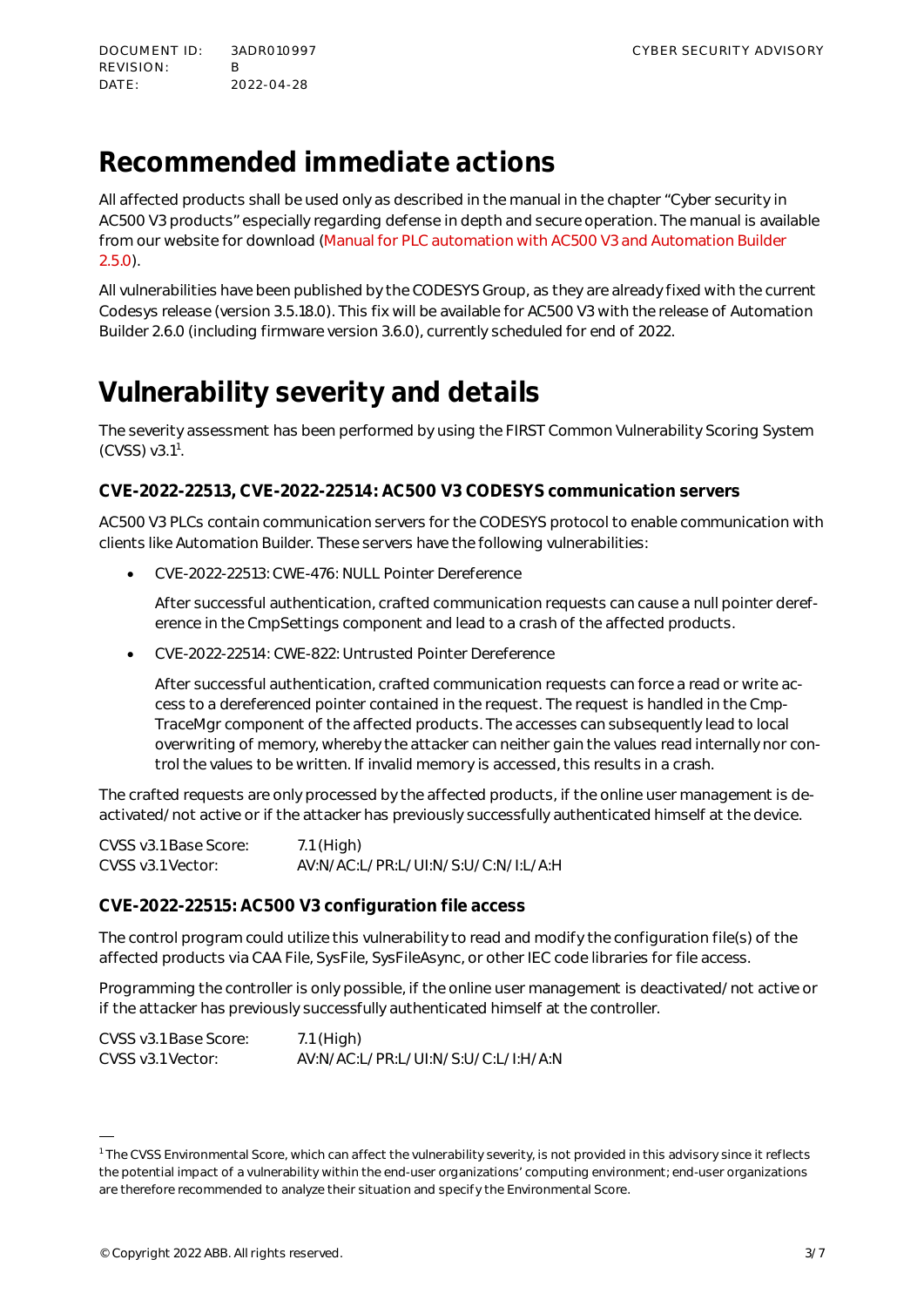DOCUMENT ID: 3ADR010997 CYBER SECURITY ADVISORY REVISION: B DATE: 2022-04-28

#### **CVE-2022-22517: AC500 V3 CODESYS communication protocol**

AC500 V3 PLCs contain communication servers for the CODESYS protocol to enable communication with clients like Automation Builder. The channel ID generated by these servers to identify the communication channels is insufficient.

Guessing the channel ID allows attackers to disrupt existing communication by injecting additional packets or to close this channel. Since the overlying session-bound services have additional integrity checks and further own identifiers used for authentication and authorization, injected packets are detected and also lead to the channel being closed.

| CVSS v3.1 Base Score: | 7.5 (High)                          |
|-----------------------|-------------------------------------|
| CVSS v3.1 Vector:     | AV:N/AC:L/PR:N/UI:N/S:U/C:N/I:N/A:H |

#### **CVE-2022-22518: AC500 V3 online user management**

AC500 V3 PLCs' central role based user management secures the devices for all online protocols and interfaces. Runtime components can register an anonymous login for their implemented protocols at the user management. This enables the programmer of the controller to allow anonymous access for these protocols and to configure the rights for this access even when the user management is enforced. In the case of OPC UA, for example, he can configure which variables the anonymous user can read or write. In addition, the runtime security policy can be configured in the communication settings of the Automation Builder. The policy pro-vides the option of allowing or denying anonymous access for all registered components.

Due to a software flaw, disabling the previously enabled anonymous login in the runtime security policy settings only removes the associated users and groups for one component, but not for all registered components. If more than one component has registered by means of this, anonymous access with the previously configured rights remains permitted for all others.

The runtime itself registers the CmpOPCUAServer component by default, i.e. as soon as an-other component is registered, the issue may occur.

CVSS v3.1 Base Score: 6.5 (Medium) CVSS v3.1 Vector: AV:N/AC:L/PR:N/UI:N/S:U/C:L/I:L/A:N

**CVE-2022-22519: AC500 V3 web server**

The AC500 V3 web server is used by the AC500 V3 WebVisu to display visualization screens in a web browser. Specific crafted HTTP or HTTPS requests may cause an internal buffer over-read, which could crash the web server task of the CODESYS Control runtime system.

| CVSS v3.1 Base Score: | 7.5 (High)                          |
|-----------------------|-------------------------------------|
| CVSS v3.1 Vector:     | AV:N/AC:L/PR:N/UI:N/S:U/C:N/I:N/A:H |

### **Mitigating factors**

Refer to section ["General security recommendations](#page-5-0)" for further advise on how to keep your system secure.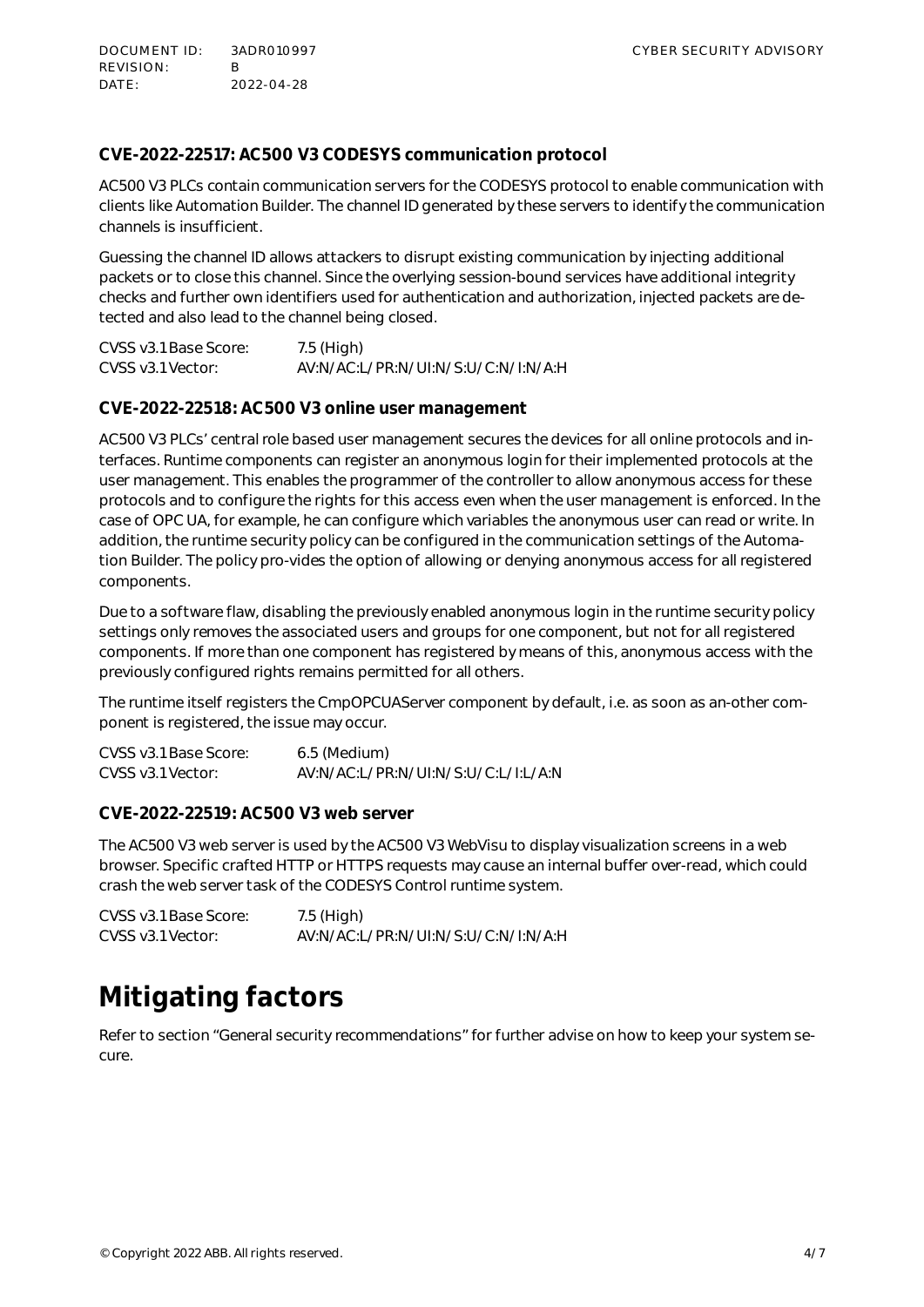# **Workarounds**

ABB has tested the following workarounds. Although these workarounds will not correct the underlying vulnerability, they can help block known attack vectors. When a workaround reduces functionality, this is identified below as "Impact of workaround".

CVE-2022-22515

To exploit these vulnerabilities, a successful login to the affected product is required to download and execute the malicious application code to the PLC. The online user management of the affected products therefore protects from exploiting these security vulnerabilities, even in the case that the software update is not applied.

ABB strongly recommends using the online user management. This not only prevents an attacker from downloading and execute malicious code, but also suppresses start, stop, debug, or other actions on a known working application that could potentially disrupt a machine or system.

CVE-2022-22517

ABB has currently found no workaround for this vulnerability. Therefore the PLCs shall only be used as described in the manual in the chapter "Cyber security in AC500 V3 products".

CVE-2022-22518

This issue can be worked around by manually removing the corresponding users and groups, in case the software update is not applied:

When allowing anonymous login, users and groups are automatically created for all components registered for anonymous access. After deactivating anonymous login in the runtime security policy settings, these can be manually removed again from the online user management of the device concerned. In Automation Builder this can be done in the "Users and Groups" device dialog. In case of this bug, after synchronization, users and groups with the prefix "Anonymous " such as "Anonymous\_OPCUAServer" or "Anonymous\_PLCShellLinuxBackend" are present. After deleting these users and groups there, anonymous access is no longer possible.

CVE-2022-22513, CVE-2022-22514

To exploit these vulnerabilities, a successful login to the affected product is required to download and execute the malicious application code to the PLC. The online user management of the affected products therefore protects from exploiting these security vulnerabilities, even in the case that the software update is not applied.

ABB strongly recommends using the online user management. This not only prevents an attacker from downloading and execute malicious code, but also suppresses start, stop, debug, or other actions on a known working application that could potentially disrupt a machine or system.

CVE-2022-22519

ABB has currently found no workaround for this vulnerability. Therefore the PLCs shall only be used as described in the manual in the chapter "Cyber security in AC500 V3 products".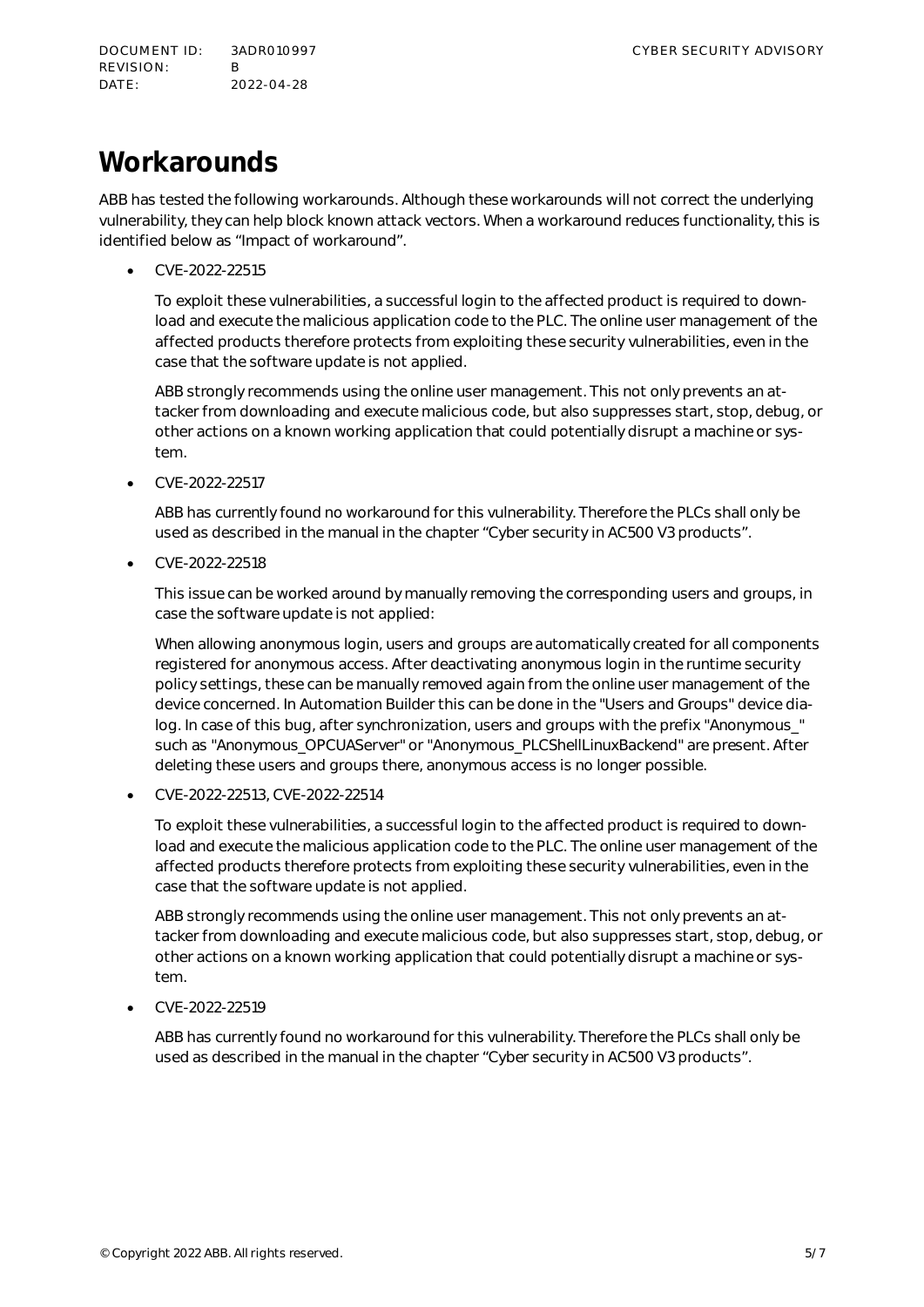DOCUMENT ID: 3ADR010997 CYBER SECURITY ADVISORY REVISION: B DATE: 2022-04-28

# **Frequently asked questions**

#### **What is the scope of the vulnerability?**

An attacker who successfully exploited this vulnerability could prevent legitimate access to an affected system node or remotely cause an affected system node to stop.

#### **What causes the vulnerability?**

Refer to section "Vulnerability severity and details ".

#### **What might an attacker use the vulnerability to do?**

An attacker who successfully exploited this vulnerability could cause the affected system node to stop or become inaccessible.

#### **How could an attacker exploit the vulnerability?**

An attacker could try to exploit the vulnerability by creating a specially crafted message and sending the message to an affected system node. This would require that the attacker has access to the system network, by connecting to the network either directly or through a wrongly configured or penetrated firewall, or that he installs malicious software on a system node or otherwise infects the network with malicious software. Recommended practices help mitigate such attacks, see section Mitigating Factors above.

#### **Could the vulnerability be exploited remotely?**

Yes, an attacker who has network access to an affected system node could exploit this vulnerability. Recommended practices include that process control systems are physically protected, have no direct connections to the Internet, and are separated from other networks by means of a firewall system that has a minimal number of ports exposed.

**When this security advisory was issued, had this vulnerability been publicly disclosed?**

Yes, this vulnerability has been publicly disclosed.

### **When this security advisory was issued, had ABB received any reports that this vulnerability was being exploited?**

No, ABB had not received any information indicating that this vulnerability had been exploited when this security advisory was originally issued.

### <span id="page-5-0"></span>**General security recommendations**

For any installation of software-related ABB products we strongly recommend the following (non-exhaustive) list of cyber security practices:

- Isolate special purpose networks (e.g. for automation systems) and remote devices behind firewalls and separate them from any general purpose network (e.g. office or home networks).
- Install physical controls so no unauthorized personnel can access your devices, components, peripheral equipment, and networks.